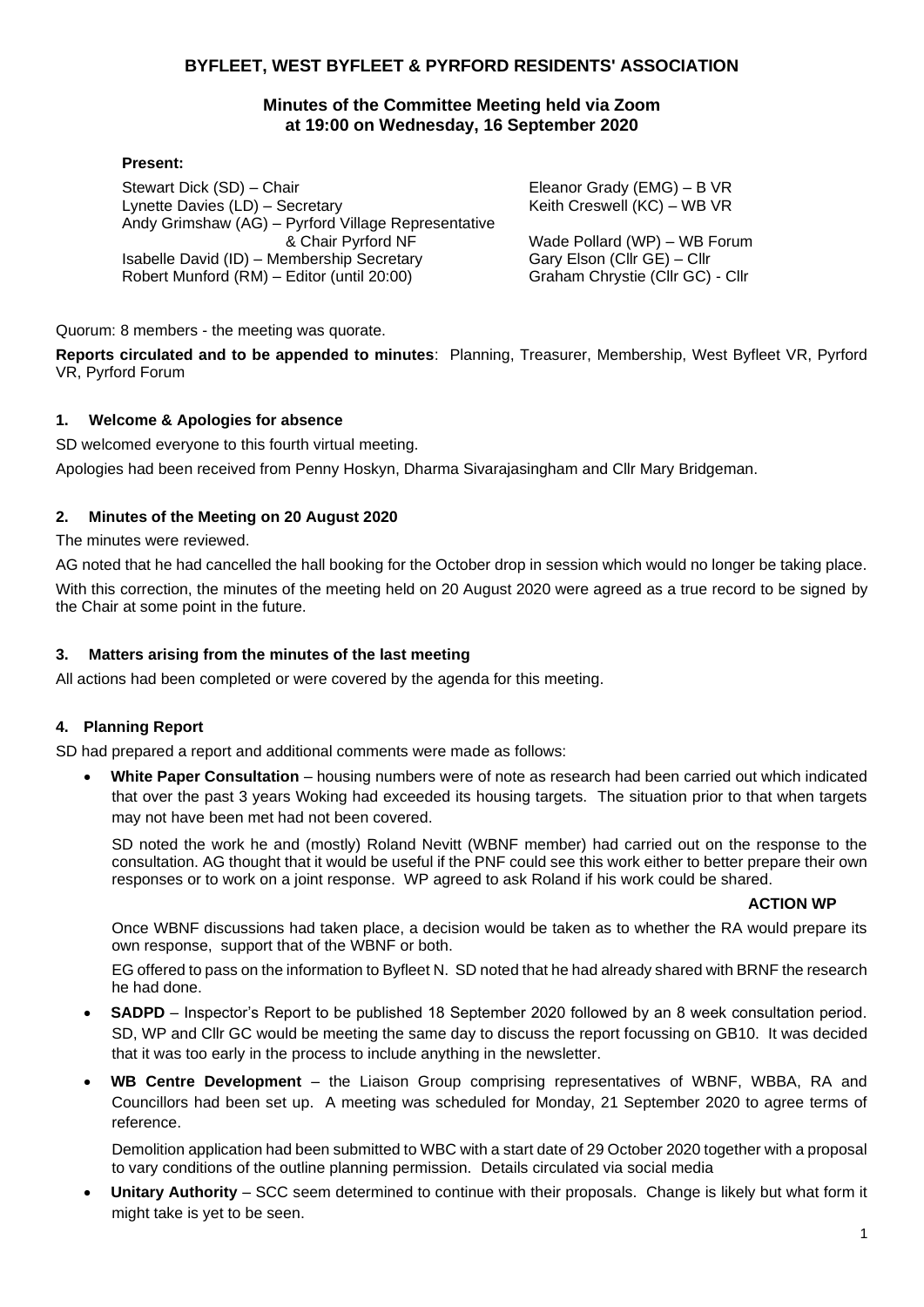- **Delegated Planning Rule changes**  Cllr GC was thanked for the very informative article he had written for the RA Newsletter.
- **Pyrford Place boat house**  planning application had been turned down
- **153 Old Woking Road**  had been called in by both Cllr GC and Cllr GE. RA had objected on a number of counts.
- **20 Tanglewood Close**  permitted
- **9 Old Woking Road** this had gone to appeal with the Secretary of State because of non-determination of the planning application. It was noted that the RA had objected to the original application which had been withdrawn but had supported the subsequent application. SD and WP considered this application to be proposing a building broadly in keeping with the adjacent structures and might have been a useful reference for the Sheer House development. SD/WP would discuss this with Cllr GC.

### **5. West Byfleet Village Centre Redevelopment Liaison Group**

As reported the first meeting would be held on Monday, 21 September 2020. There was uncertainty as to whether a representative from Keeble Brown would attend on this occasion.

AG noted that he had emailed WBC about the demolition and the status of the library which currently remained closed due to storm damage. SCC have indicated that there are no plans for the library to reopen prior to the demolition and there had been no mention of relocation.

There was concern that, although the developers had expressed a wish to provide a temporary space for the library if at all possible, the final decision was for SCC. Losing a library for the expected 3-year build period would be unwelcome. This would be discussed at the Liaison Group meeting and taken up with Cllr Boote, as a SCC councillor.

ID would prepare an email about the liaison group to go out to all members.

Subsequent to this meeting SD has had discussions with Keeble Brown and subject to certain agreements it is hoped that a temporary location will be possible.

### **6. Treasurer's Report**

The Statement of Affairs report covering the period 1 January to 16 September 2020 had been circulated before the meeting. DS had been unable to attend the meeting and there was nothing further to report. There was little change in the figures since the last meeting.

### **7. Membership Secretary's Report**

The report and data which had been circulated before the meeting was noted. There had been little movement in numbers in the month.

### **8. Editorial** (taken early after item 4)

### **The Resident 165**

RM reported that the draft newsletter would be ready for final review by the full committee shortly. It ran to 20 pages and the focus was on the Three Villages – open for business.

It was noted that this was a newsletter and not a magazine and should be referred to as this from now on.

ID had circulated a draft of the leaflet sponsored by Octagon which would be delivered to all houses in the three villages on 28/29 September 2020. Comments to go to her as soon as possible.

Newsletter to be published on website 27/28 September 2020 so that it was available when the leaflet dropped through letterboxes.

As with the last online issue of the newsletter a number of copies would be printed for the archives.

RM was thanked for all his hard work on this issue.

### **The Resident 166 – Spring 2021**

KC was asked to report on the research he had carried out with the street reps with regards to the willingness to attend a drop in, deliver newsletters and collect subscriptions. This had revealed that 90+% would be willing to deliver but were less keen to collect subscriptions on the doorstep or to attend a drop in.

AG noted he had received the same comments for Pyrford.

Subscriptions would, therefore, need to be electronic and comms (what is this?) to this effect would be needed. AG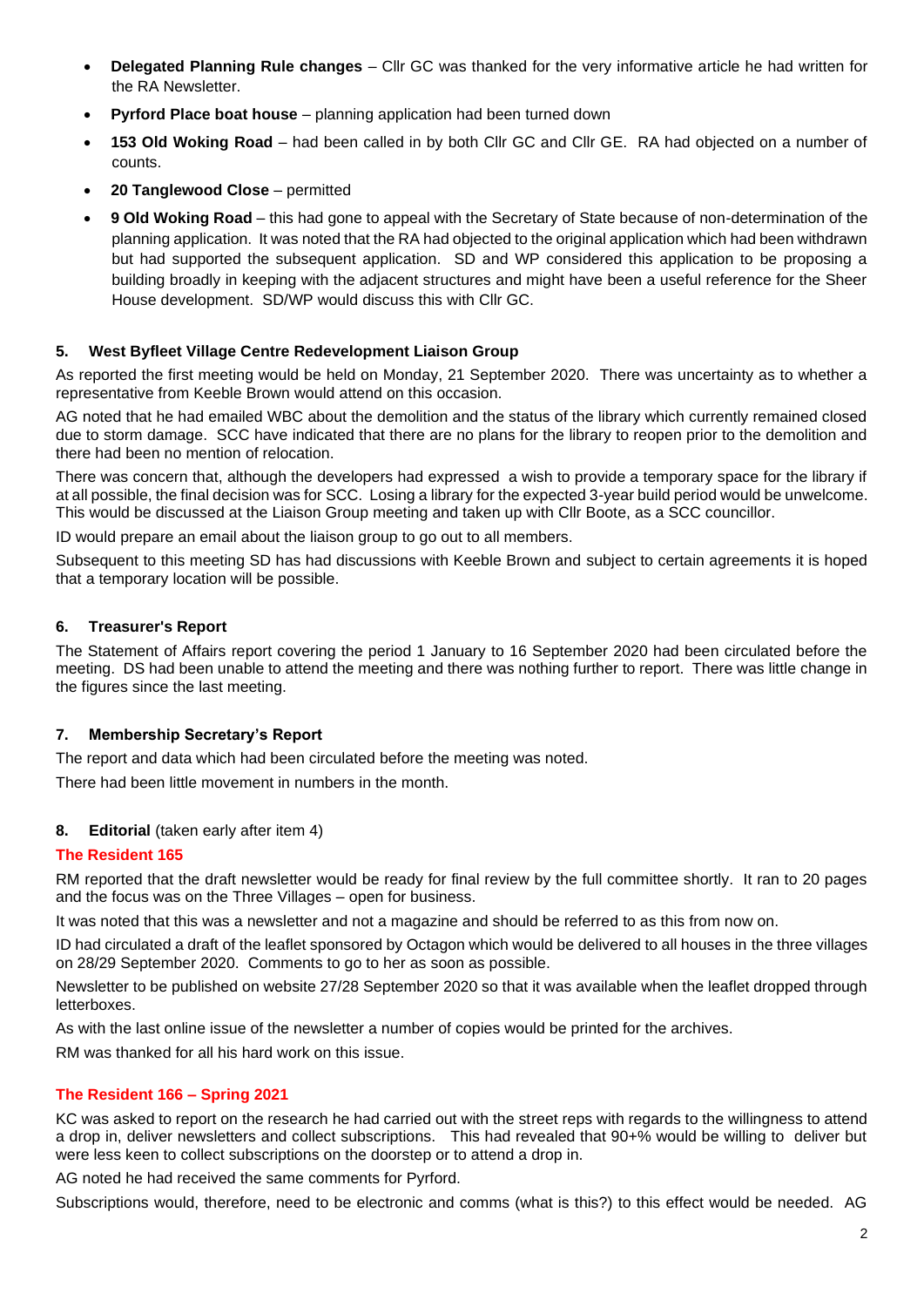noted that subscription envelopes could be made available for those who were unable to pay online.

Thought would be given to delaying the newsletter distribution from February to March/April in 2021 to take advantage of better weather.

AG noted that action would need to be taken to avoid the automatic removal of members from the database. Members were automatically removed after 2 years of non-payment. As the usual doorstep collections had not been possible this year it seemed sensible to see if this removal activity could be changed to 3 years or a temporary suspension be applied. ID would talk to Alan Fuller about how easy it would be to make this change.

### **ACTION ID**

Note that the removal of members from the database was in the constitution. A rewrite of the constitution was in hand and this might need to be included.

Whilst there were no plans to have a leaflet for every issue of the newsletter ID would be considering approaching other sponsors ie RVG.

It would be good to track activity on the website and Anita Flavell would be asked to supply data as she did on a monthly basis. **ACTION LD**

## **Advertising**

ID reported that 2 longstanding advertisers had been lost – Kumon, due to retirement and A Grout Gardening who had provided no reason. ID would be looking for more – there were a number of new businesses particularly in Byfleet.

ID had also been asked by some existing advertisers whether a reduced rate would be offered due to publication going online leading to a reduction in cost. ID was in discussions with DS. However, as KC pointed out going online to the whole community not just members potentially broadened the reach. However, a small reduction might be a good gesture in what were difficult times for some businesses.

EG thought that the reduced rate should be offered to all advertisers not just to those who asked. This was supported by all. ID will discuss further with DS. **ACTON ID/DS**

### **The final decision on the above matters was delegated to ID and DS,**

### **9. Review of Planning Applications - responsibilities**

A paper prepared by SD had been circulated and was discussed.

The paper sought to clarify the respective roles and responsibilities of the Residents' Association and the Neighbourhood Forums as regards Planning Applications and Planning Policies in the Three Villages.

The RA had worked very successfully alongside the NFs as far as planning was concerned but recent events had led to the need for a review and clarification of responsibilities.

The paper looked at the background to the issue, how planning had been handled in the past, the role of the RA, the roles of the NFs and outlined a proposal for the future.

Historically, the RA had kept a watchful eye on all things planning at both individual and community level, monitoring planning applications and offering advice and support to residents on request. This included objecting to applications if considered appropriate and on occasions presenting before the Planning Committee.

Following government initiatives West Byfleet and Pyrford NFs now have adopted Plans with Byfleet still to be finalised. NFs therefore have a specific statutory remit and responsibility for planning matters in their Plan area

It seemed that some in the community expected the RA to deal with planning. Cllr GC reported that a constituent who had consulted him on a planning issue had commented that with no planning officer in place, she could not ask the RA for advice. She did not seem to be aware of the PNF's role in planning. NFs have planning officers. SD noted that the councillor could have referred her to him as he was acting planning officer.

SD requested Cllr GC to provide him with the contact details of his constituent and he would discuss the matter with her. ACTION Clir GC CONSULTER CONSULTER AND THE CONSULTER CONSULTER CONSULTER CONSULTER CONSULTER CONSULTER CONSULTER CONSULTER CONSULTER CONSULTER CONSULTER CONSULTER CONSULTER CONSULTER CONSULTER CONSULTER CONSULTER CONS

AG, as Chair of PNF, made clear that PNF had sub contracted planning responsibility to the RA and asserted that this had been agreed by the RA. However, no written evidence had been found that the RA had agreed to this. Whether or not there had been discussions back in 2016 (before the appointment of the current RA Chair) was difficult to ascertain and although the subject had been broached in 2018 there was no evidence that anything had been taken forward or agreed.

The report made clear the view that the NFs were primarily responsible for planning issues within their areas. The RA would however continue to be involved as set out in the Paper This view was supported by WP, Chair of WBNF and by KC.

WP, as Chair of WBNF, commented that planning expertise was moving into the NFs and WBNF had developed a good knowledge base.

KC was keen to see the RA focus on community spaces and public at large rather than individual issues.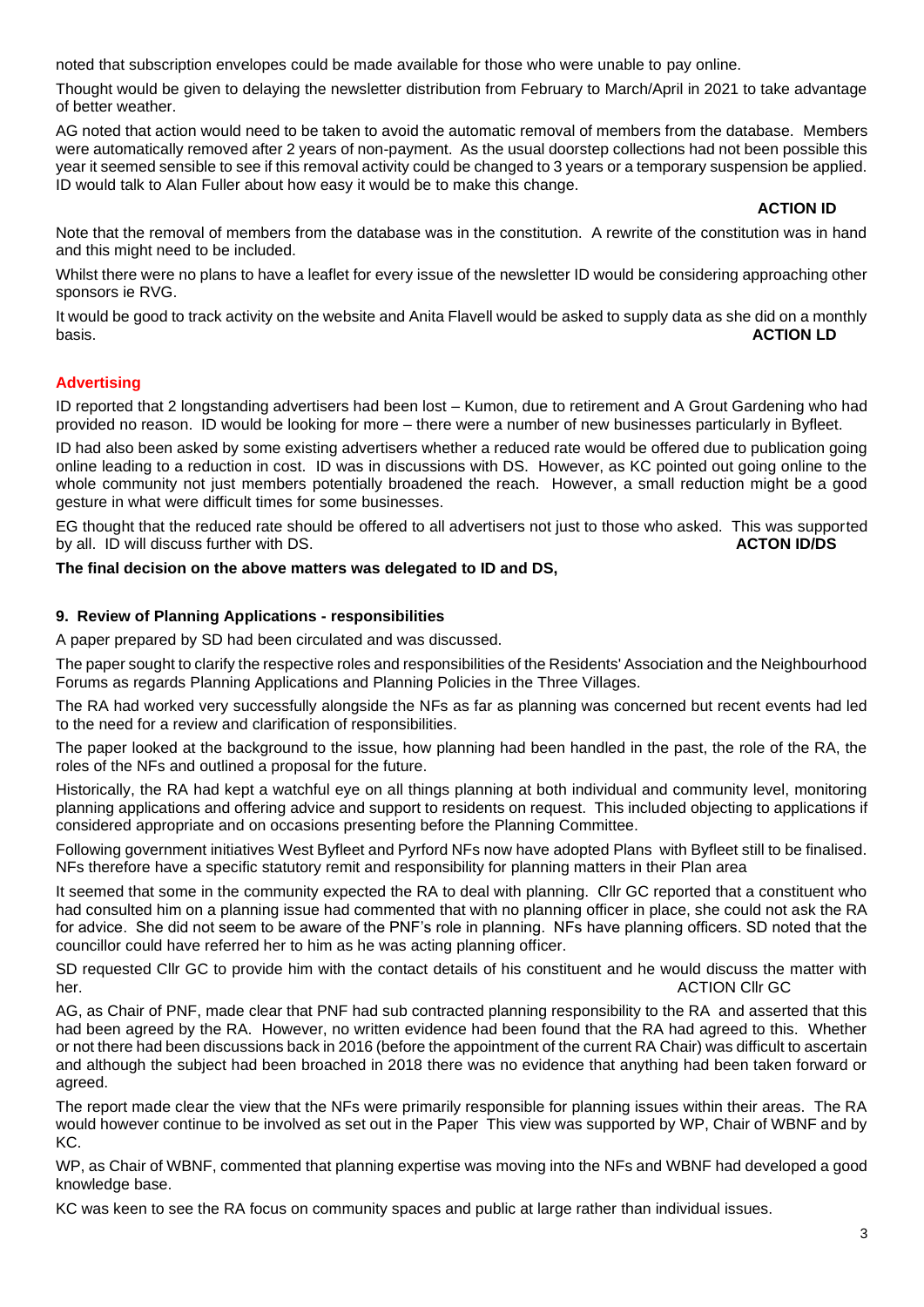EG noted that it had been common practice for RA to deal with planning but now NFs had matured into their roles. It was time to move on.

The proposal was that the RA would work alongside the NFs providing support as appropriate. It would also monitor planning issues affecting the wider community as it had done over the proposed pub development on WB recreation ground and now Sheer House.

SD asked everyone to let him have their comments on the document and the proposal put forward.

#### **10. Website**

No reports had been received this month. LD to request from Anita (as above) **ACTION LD** 

### **11. Councillors' Reports**

Cllr GE had not sent in a report as everything had been covered by KC's WBVR.

Cllr GC also had nothing further to add to comments already made

### **12. Village Representative Reports**

**West Byfleet** – KC had circulated a comprehensive reports

• The petition to complete the cycling/walking path along the Parvis Road between Byfleet and Broadoaks now had 237 signatures

**Pyrford** - AG had submitted a report and had no further comments to make.

**Byfleet –** EMG reported the following

- Library had opened see website for details
- Byfleet Care were now offering transport again (Covid secure)
- Jane Bond had reported that the Manor House was offering afternoon high teas
- Byfleet Amenities Group had been working on the broken lights on the village green
- Some new shops which could be approached about advertising in the newsletter

*Pyrford* NF *–* AG had submitted a report.

- Re-designation of the PNF was underway with Council sending letters to all residents informing them of the 8 week consultation period ending 23 November 2020
- A number of planning applications were being monitored
- Mark House had now been called in by Cllr GC

### **13. AOB**

ID noted that another meeting with Commander Bentley had been organised to talk about Woodlands car park and look at improvements which could be made to the physical environment to discourage disruptive behaviour. WBC were responsible for the car park. Police patrols had been increased.

AG asked if the report on anti-social behaviour in Pyrford had been released. Cllr GE confirmed this was still awaited. The same officers were responsible for the two villages.

**Drop in dates:** pending decision on format of next newsletter

**Meeting closed at 20:48** 

**Date of the next meeting – Wednesday, 21 October 2020**

**Meetings for 2020-21 – all at 19:00 on the third Wednesday of the month, by Zoom until further notice:**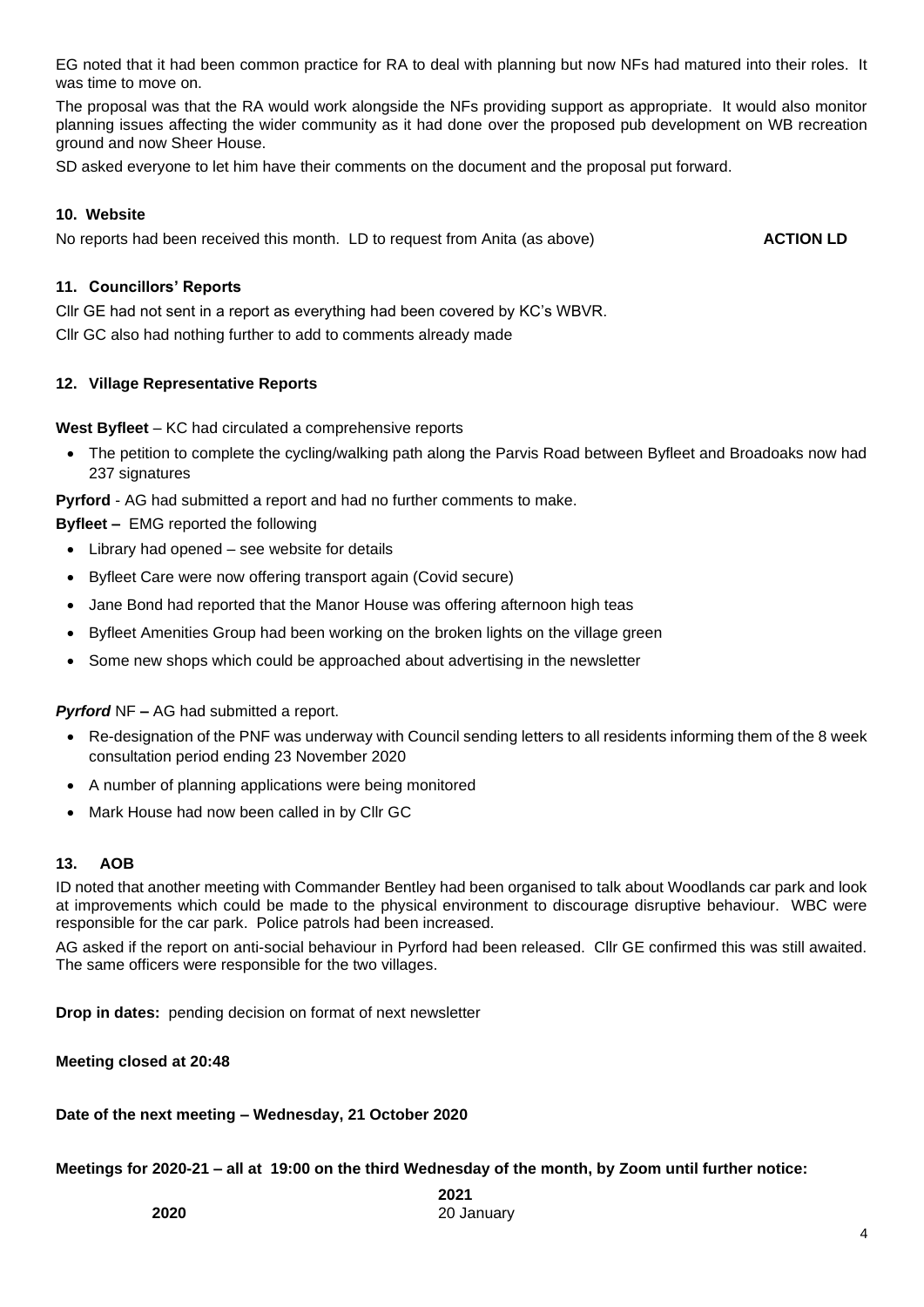18 November 17 February December – no meeting 17 March

21 April 19 May 16 June 21 July August – no meeting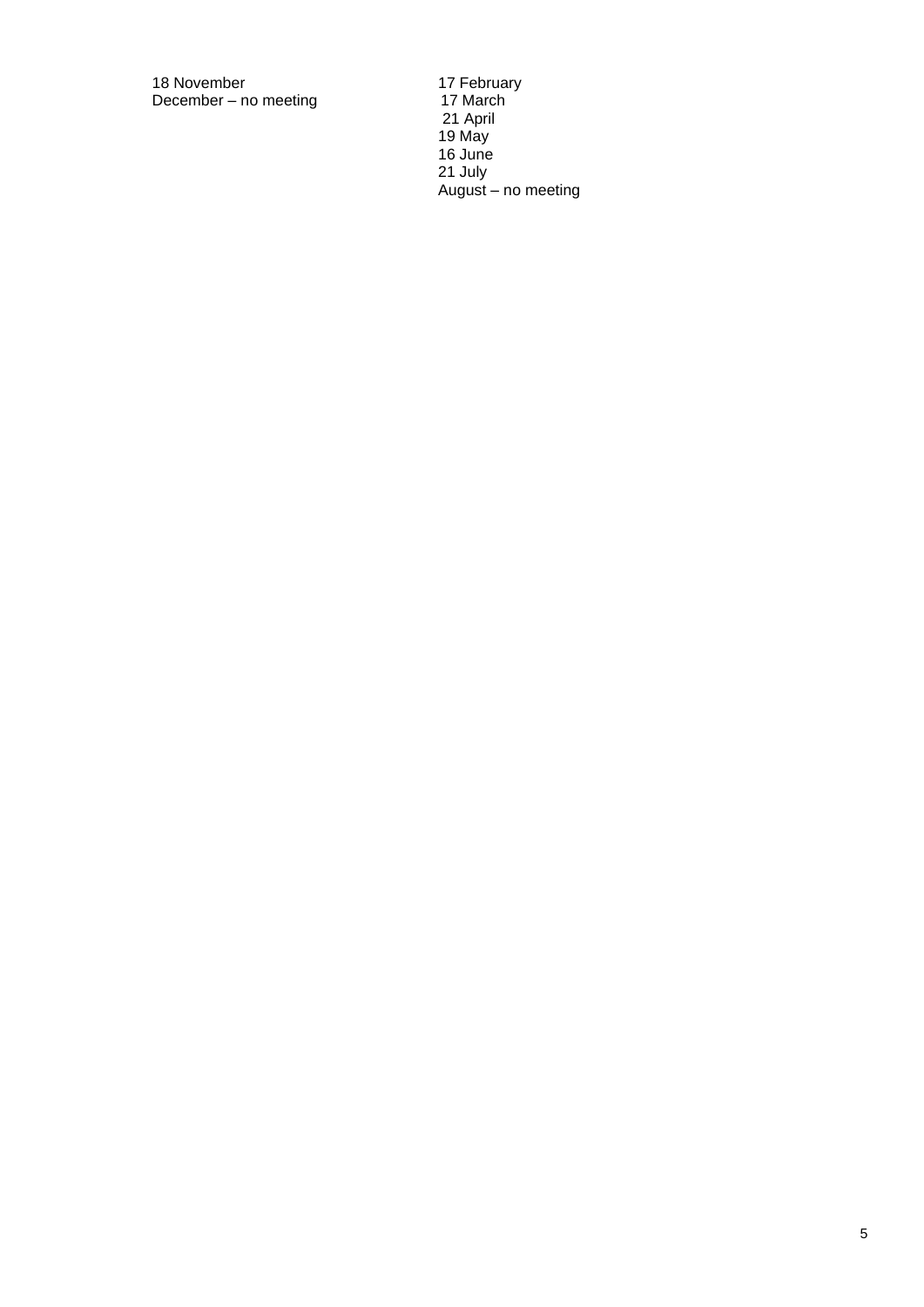## **TREASURER'S REPORT 16th of September 2020**

The following Statement of Financial Affairs is for the period from 1<sup>st</sup> of January 2020 to 16<sup>th</sup> of September 2020.

# **July update on financials**

Our year to date subscription collection £8,034 (Aug £7,599) pounds and all the cash collected during Covid-19 is now banked. We have invoiced £1,180 to date for advertising and collected £1,030. Our total cash reserves remain healthy at £27,432. This is before paying Forum grants and other printing costs as previously explained. For the current year we have a deficit of £158 (Aug £699). We expect to close the year with a small deficit or break even. Invoice raised for Alan Greenwood in March (£150) continuing to remain unpaid. Isabelle has now reconnected with the company after previous contact past away. We expect to receive cash later this month.

We still expect to pay the annual grants to the Neighbourhood Forums soon. We are still waiting for Pyrford to agree a way forward. We will deduct £500 from West Byfleet Neighbourhood Forum as previously highlighted.

Notes and open items.

- 1 RA had received an invoice for £4,491 from Bell Cornwell. This is below the anticipated £5,000 funds set aside by the RA in 2019. This invoice was settled in January 2020.
- 2 Charitable status and gift aid progress is slow due to regulation 19, Covid-19 and other urgent matters. We are deferring this until 2021.
- 3 COVID-19: In 2020, subscriptions income is expected to be up to 25% lower than 2019. This is due to the lockdown and paused collection activity for almost 4 months. This reduction is expected to be around £3,500 based on our 2019 results. We also expect to have fewer advertisements in our resident magazine and expect collection to take longer.

Dharma Sivarajasingham Hon. Treasurer 16/09/2020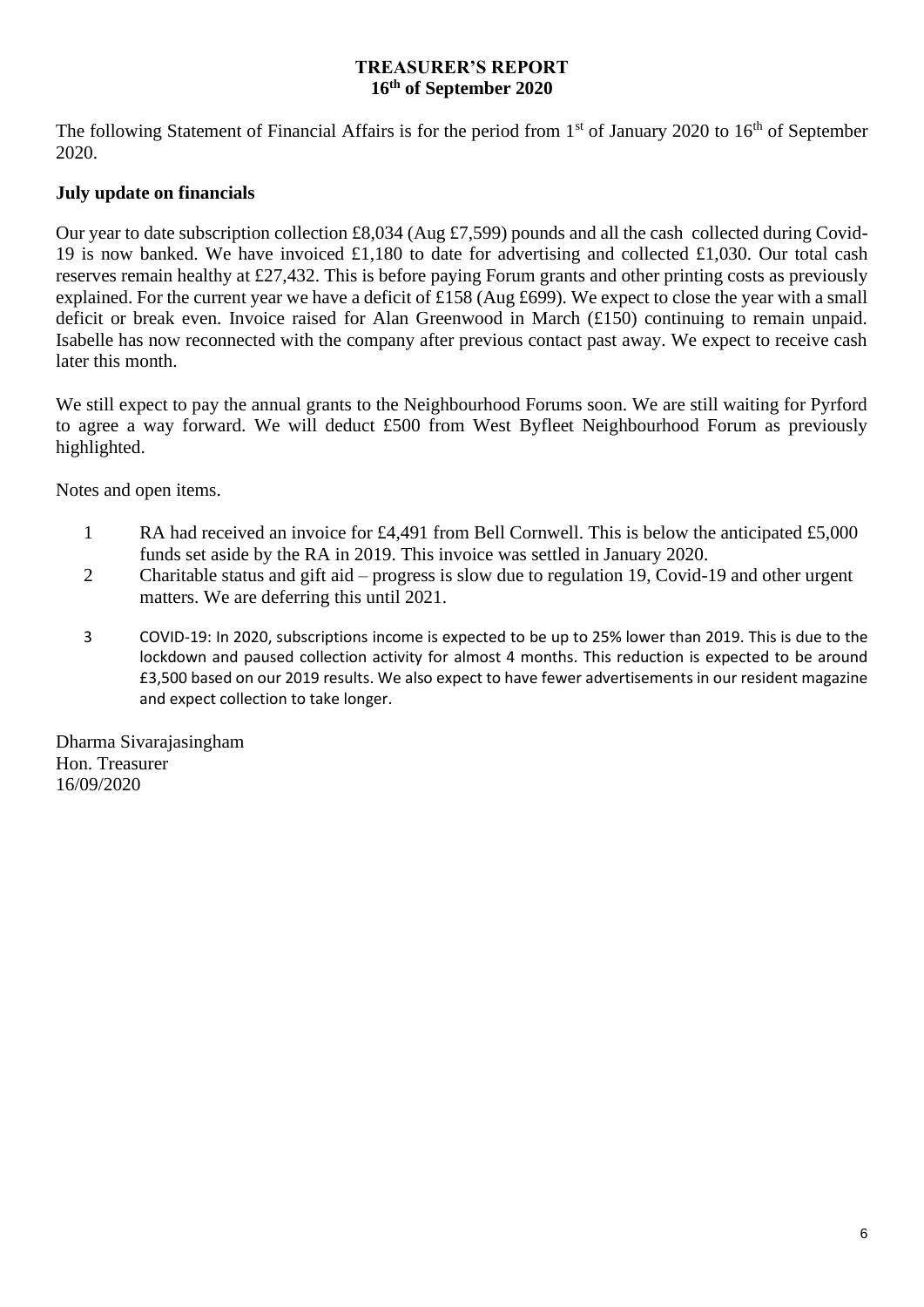## **Byfleet, West Byfleet & Pyrford Residents**

| <b>Association</b>                                              |                                                                                   |                                                              |                                                                |                   |  |  |  |
|-----------------------------------------------------------------|-----------------------------------------------------------------------------------|--------------------------------------------------------------|----------------------------------------------------------------|-------------------|--|--|--|
| to                                                              |                                                                                   | 16 September 2020                                            | Year to date                                                   |                   |  |  |  |
| <b>INCOME</b>                                                   |                                                                                   |                                                              | £                                                              | £                 |  |  |  |
|                                                                 | donations:                                                                        | <b>Subscriptions and member</b>                              |                                                                |                   |  |  |  |
|                                                                 |                                                                                   | <b>Byfleet</b>                                               | 1,079                                                          |                   |  |  |  |
|                                                                 |                                                                                   | West Byfleet<br>Pyrford                                      | 3,164<br>3,536                                                 |                   |  |  |  |
|                                                                 |                                                                                   | Subscriptions not                                            |                                                                |                   |  |  |  |
|                                                                 |                                                                                   | allocated                                                    | 255                                                            |                   |  |  |  |
|                                                                 |                                                                                   | 2019 paid in 2018<br>2020 paid in 2019 or to<br>be allocated |                                                                |                   |  |  |  |
|                                                                 |                                                                                   |                                                              |                                                                | 8,034<br>1,260    |  |  |  |
|                                                                 | <b>Advertising</b> (includes receipts from 2019 invoices)<br><b>Bank Interest</b> |                                                              |                                                                |                   |  |  |  |
|                                                                 | <b>Donations</b>                                                                  |                                                              |                                                                | 32                |  |  |  |
|                                                                 | <b>Other</b>                                                                      |                                                              |                                                                |                   |  |  |  |
|                                                                 | <b>Total Income</b>                                                               | 9,326                                                        |                                                                |                   |  |  |  |
| <b>EXPENDITURE</b>                                              |                                                                                   |                                                              |                                                                |                   |  |  |  |
|                                                                 |                                                                                   | The Resident                                                 |                                                                | 2,034             |  |  |  |
|                                                                 |                                                                                   | <b>Committee Expenses</b><br>Street Rep Drop Ins             |                                                                | 39                |  |  |  |
|                                                                 |                                                                                   | Room Hire not Comm.                                          |                                                                | 131               |  |  |  |
|                                                                 | <b>AGM</b>                                                                        |                                                              |                                                                | 105               |  |  |  |
|                                                                 | Fetes                                                                             | Display/Equipment                                            |                                                                |                   |  |  |  |
|                                                                 | Donations:                                                                        |                                                              | 500                                                            |                   |  |  |  |
|                                                                 |                                                                                   | <b>Community Support</b>                                     |                                                                | 4,792             |  |  |  |
|                                                                 | Insurance                                                                         |                                                              |                                                                |                   |  |  |  |
|                                                                 |                                                                                   | Postage, Stationery & Printing<br>Sundries/Losses            |                                                                | 618               |  |  |  |
|                                                                 |                                                                                   | Database/Web Expenses                                        |                                                                | 1,265             |  |  |  |
|                                                                 |                                                                                   | Mileage/Parking                                              |                                                                |                   |  |  |  |
|                                                                 |                                                                                   | Forums - Pyrford                                             | 0                                                              |                   |  |  |  |
|                                                                 | - Byfleet                                                                         | - West Byfleet                                               | 0<br>0                                                         |                   |  |  |  |
|                                                                 |                                                                                   |                                                              |                                                                | 0                 |  |  |  |
|                                                                 |                                                                                   | <b>Total Expenditure</b>                                     |                                                                | 9,484             |  |  |  |
|                                                                 |                                                                                   | Surplus/(Deficit)                                            |                                                                | (£158)            |  |  |  |
| <b>Opening Cash</b><br>Surplus/(Deficit)<br><b>Closing Cash</b> |                                                                                   |                                                              |                                                                | £27,589<br>(E158) |  |  |  |
|                                                                 |                                                                                   |                                                              |                                                                | £27,432           |  |  |  |
|                                                                 |                                                                                   | Analysis of Cash                                             | <b>Current Account</b>                                         | 5,016             |  |  |  |
|                                                                 |                                                                                   |                                                              | Un allocated Collections Accounts +<br>2020 subs not allocated | 255               |  |  |  |
|                                                                 |                                                                                   |                                                              | <b>Overnight Deposit</b>                                       | 7,008             |  |  |  |
|                                                                 |                                                                                   |                                                              | 32Day deposit                                                  | 15,158<br>£27,437 |  |  |  |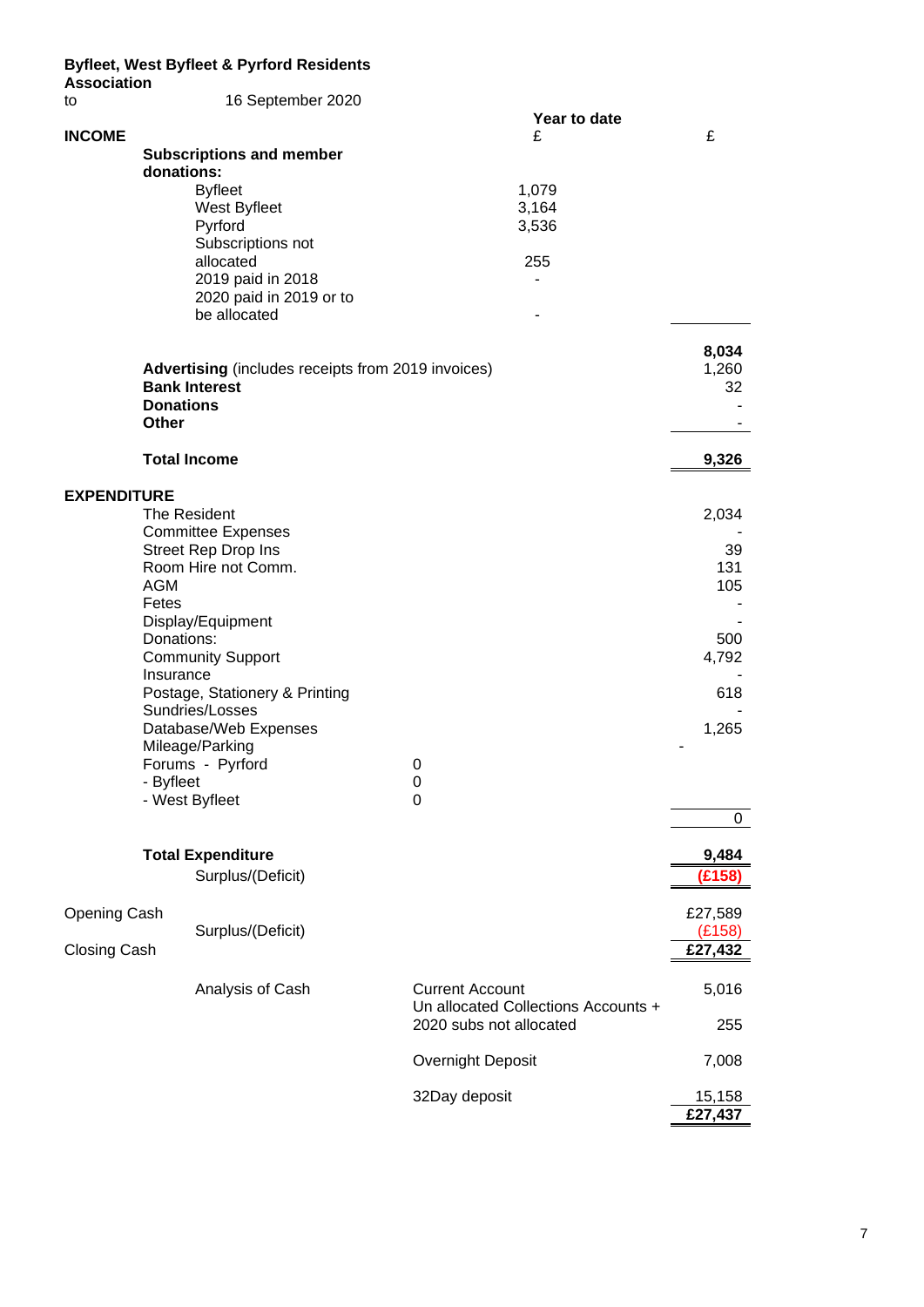| 250   |
|-------|
| 250   |
| £500  |
|       |
| 4,491 |
| 301   |
| 4.792 |
|       |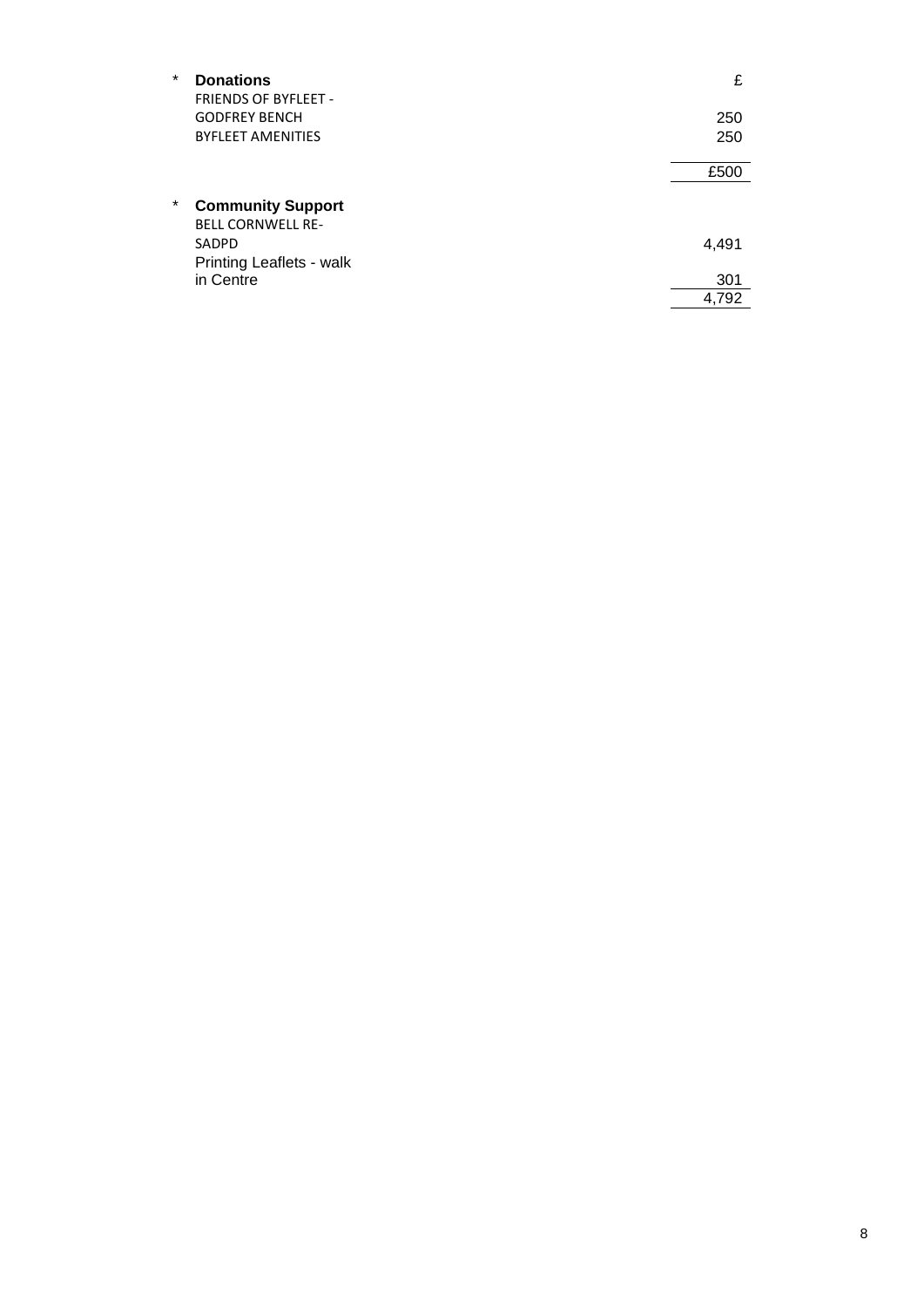# **MEMBERSHIP REPORT SEPTEMBER 2020 (16 SEPTEMBER 2020)**

# **KEY POINTS 2020 YEAR**

Membership subscriptions of **£7764** have been entered into the membership database and subscriptions of **£XXX** have been banked but have yet to be entered and attributed to individual household members. In total £ of membership subscriptions have been received this year.

|                |   | Cash held by VRs   Banked not entered   In Membership Database | Totals |
|----------------|---|----------------------------------------------------------------|--------|
|                | ے | ىد                                                             | ے      |
| <b>Byfleet</b> |   | 1084                                                           |        |
| West Byfleet   |   | 3144                                                           |        |
| Pyrford        |   | 3536                                                           |        |
| <b>TOTAL</b>   |   | 7764                                                           |        |

# **Email addresses:**

The number of email addresses is **50.8%. of total membership**, having grown from 35% at December 2018.

# **MEMBERSHIP DETAIL 2020 YEAR**

As at 16 September 2020 the membership was. The numbers by village are shown below: -

| <b>Village</b> | <b>Dec-19</b> | Mar-20 | Apr-20 | $May-20$    | <b>Jun-20</b> | <b>Jul-20</b> | <b>Aug-20</b>  | Sept-20        | <b>Month</b><br>Change |
|----------------|---------------|--------|--------|-------------|---------------|---------------|----------------|----------------|------------------------|
|                |               |        |        |             |               |               |                |                |                        |
| <b>Byfleet</b> | 576           | 548    | 548    | PROVIDED    | 547           | 547           | 547            | 547            | 0                      |
| West Byfleet   | 793           | 764    | 768    | TON         | 778           | 779           | 780            | 778            | $-2$                   |
| Pyrford        | 1,089         | 1,018  | 1,029  |             | 1032          | 1035          | 1036           | 1037           | $+1$                   |
| Other          | 11            | 12     | 14     |             | 15            | 13            | 13             | 11             | 0                      |
|                | 2,469         | 2,342  | 2359   | INFORMATION | 2372          | 2374          | 2376           | 2377           | $+1$                   |
| Movement       | (381)         | 6      | 17     |             | 13            | 2             | $\overline{2}$ | $\overline{1}$ |                        |

# The amounts collected and entered on the database by village are:-

| <b>Village</b> | <b>Dec-19</b> | Mar-20 | Apr-20 | $May-20$ | June- | <b>Jul-20</b> | <b>Aug-20</b> | Sept- | <b>Month</b> |
|----------------|---------------|--------|--------|----------|-------|---------------|---------------|-------|--------------|
|                |               |        |        |          | 20    |               |               | 20    | Change       |
| <b>Byfleet</b> | 2,740         | 100    | 263    |          | 504   | 963           | 963           | 1084  | $+121$       |
| West Byfleet   | 4,822         | 30     | 1,337  |          | 2,254 | 2854          | 2854          | 3144  | $+290$       |
| Pyrford        | 4,598         | 306    | 306    |          | 3,186 | 3331          | 3331          | 3536  | $+205$       |
|                | 12,160        | 426    | 1,906  |          | 5944  | 7148          | 7148          | 7764  | 616          |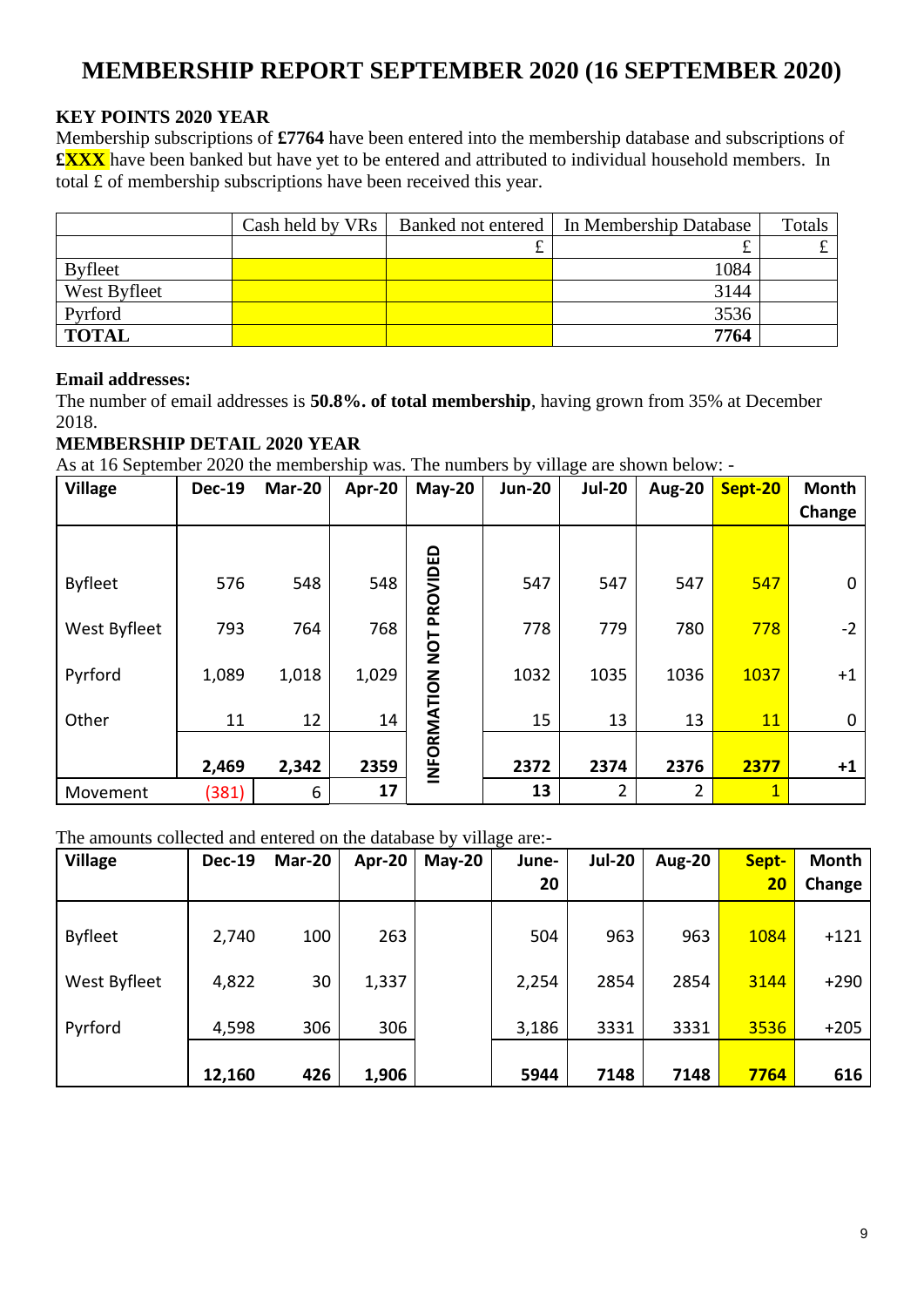# **THE RELATIONSHIP BETWEEN AND THE INDIVIDUAL RESPONSIBILITIES OF BYFLEET, WEST BYFLEET AND PYRFORD RESIDENTS ASSOCIATION ("RA")**

**AND**

# **PYRFORD NEIGHBOURHOOD FORUM ("PNF") WEST BYFLEET NEIGHBOURHOOD FORUM ("WBNF") BYFLEET RESIDENTS' NEIGHBOURHOOD FORUM ("BRNF") IN REGARD TO THE REVIEW OF PLANNING APPLICATIONS**

# **CONTENTS**

| 1.               |     |
|------------------|-----|
| 2.               |     |
| 3.               |     |
| $\overline{4}$ . |     |
| 5.               |     |
| 6.               |     |
| 7.               |     |
| 8.               | .10 |

# **1. PREAMBLE**

The sole purpose of this paper is to seek to clarify the respective roles and responsibilities of the Residents' Association and the Neighbourhood Forums as regards Planning Applications and Planning Policies in the Three Villages. A degree of overlap is inevitable and I regard that as a positive given the desire of all four groups to work closely together.

Since October 2019 I have been the recipient, directly or copied, (and indeed author) of endless emails on the above subject. Many have surprised me. However what is not in doubt is that there is some apparent confusion and a lack of acceptance as to what, if anything, was ever agreed regarding planning responsibility both before Forums had Plans adopted and post adoption. Clearly prior to the formation of Forums there was clarity.

BRNF are in a different position as they have yet to complete their Plan.

What I believe is not in dispute is that while there is a lack of documented principles, there is a consensus that the current procedures have worked with unquestioned efficiency and attention to detail and have served the Three Villages well.

# **2. ISSUE**

"As you know, I have been trying to get to the bottom of the relationship in respect of Planning, both Planning Applications & Planning Policy, between Forums & the RA roles since I became Chair of PNF." Andy Grimshaw, Friday 31st July 2020.

# **3**. **NEIGHBOURHOOD FORUMS**

The Coalition Government in May 2010 announced that "the time has come to disperse power more widely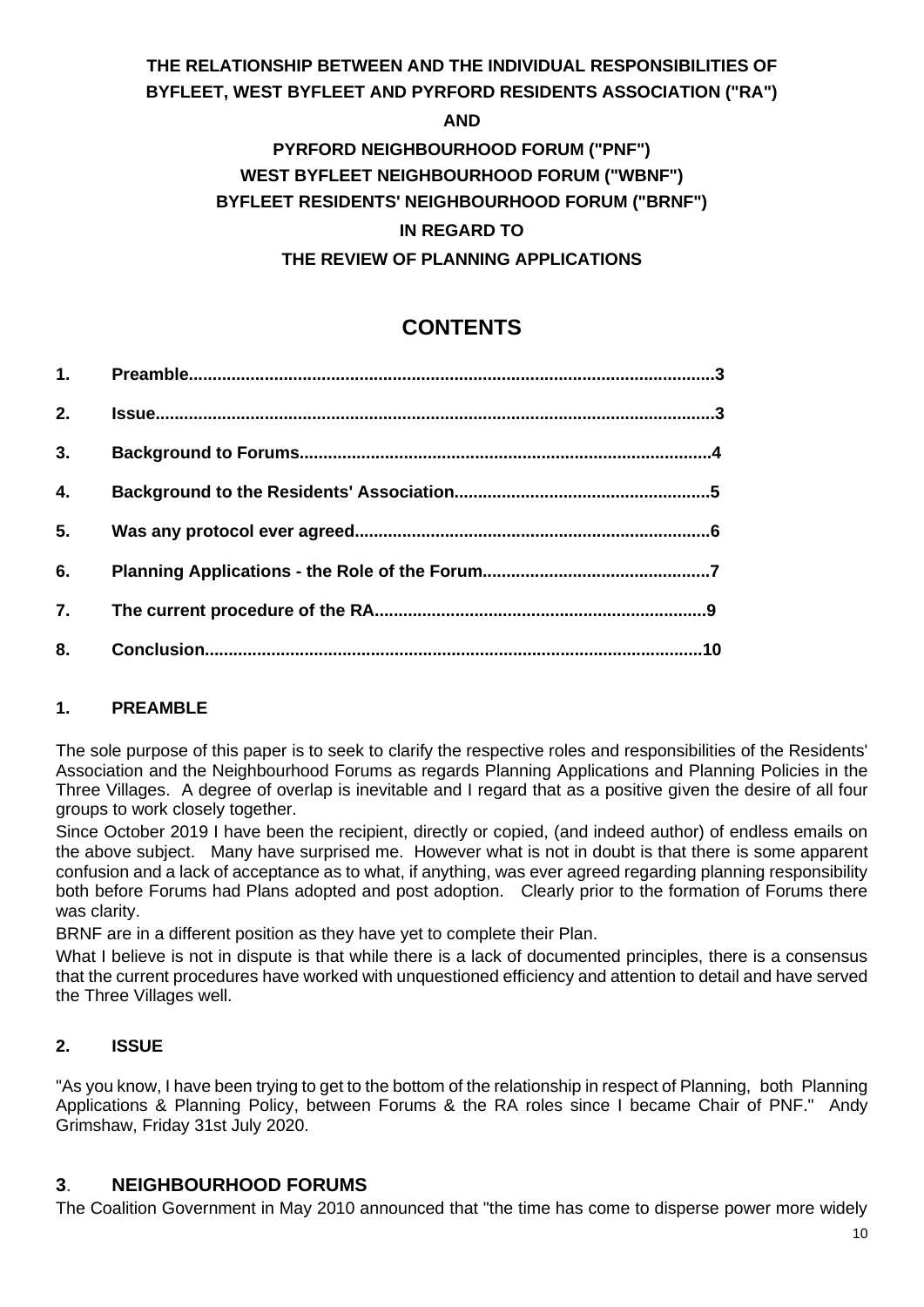in Britain today." The then Minister of State for Decentralisation had some years before written a book called *Total Politics* in which he argued for a huge shift in power from central Whitehall to communities and individuals. And so the Localism Act reached the statute book which in due course gave life to Neighbourhood Forums.

This background should be remembered. Neighbourhood Forums are a creation of Parliament. They owe their existence to:

- > The Town and Country Planning Act 1990 (as amended)
- > The Localism Act 2011
- > The Neighbourhood Planning (General) Regulations 2012 Statutory Instrument
- > National Planning Policy Framework
- > National Planning Policy Guidelines.

A Neighbourhood Plan must accord with the Local Plan and National Policies. The fundamental objective is a presumption in favour of sustainable development to meet the economic, social and environmental needs of the Plan Area.

So the purpose of Neighbourhood Forums and their aims and objectives are as described by statute and are as set out in their adopted Plans.

As written these Neighbourhood Plans are about planning issues to protect the distinctive residential, environmental and, if appropriate, commercial character of the respective Plan Areas.

# **4. BYFLEET, WEST BYFLEET AND PYRFORD RESIDENTS' ASSOCIATION**

The RA was formed in 1928. It is a local community group open to local residents (homeowners and tenants) and businesses operating in the Three Villages. It aspires to represent the interests of everyone living in its area and/or contributing to the local economy. It strives to ensure that the Three Villages remain attractive, prosperous, environmentally sustainable, safe and socially welcoming places in which to live.

The RA very simply owes its existences to the wishes and the continuing support of its residents. Its mandate is effectively its Constitution. Its current Constitution was approved in March 2018 primarily to reflect committee restructuring to create inclusiveness and working harmony with the Neighbourhood Forums.

Forum Chairs were invited to join the RA Committee to ensure openness and awareness. A new Constitution is currently being drafted for consideration by the RA Committee. That however will not impact on this paper.

Over the years the RA has been an important part of Community life and issues. In addition to the support from our members and the vital contribution from our Street Representatives, we enjoy the respect of our Councillors and our Member of Parliament.

Given its longevity and the many issues that over the years we have campaigned for, it is not surprising that the RA has a detailed and intimate understanding of the Three Village Community and is held in high regard.

# **5. WAS THERE AN AGREED PROTOCOL?**

In any community planning applications can be a controversial and emotive issue.

Prior to the establishment of Neighbourhood Forums it is self evident that the RA had sole responsibility for reviewing all Planning Applications and deciding on a course of action. A decision would be reached on advice from the RA Planning Coordinator and after consultation with ward Councillor and other committee members.

After the creation of the Forums though before the adoption of their Neighbourhood Plans their views would also be sought.

Over a number of years (commencing in 2015 and ceasing in early 2018) it would appear that conversations took place on the subject matter of the relationship between the Forums and the RA regarding the responsibility for the review of planning applications.

I have received various versions of what individuals believe was agreed and several quite dogmatic emails. Suffice it to say that no agreement was ever minuted and I therefore remain resolute in my decision that as there is and never was any written approved record there was no agreement. Individual recollections are interesting but contradictory.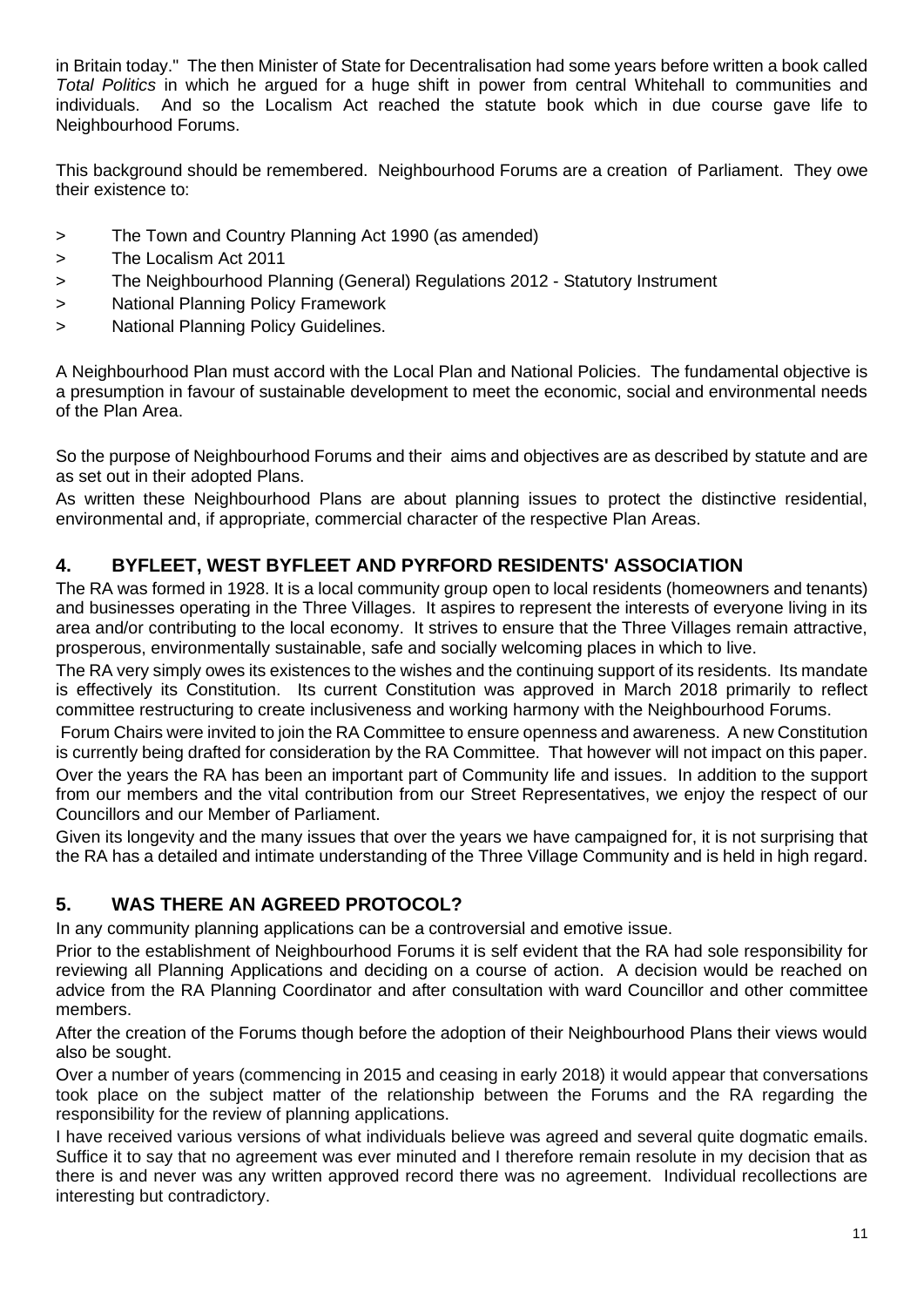Two matters are clear:

(i) In the Resident Newsletter issue 152 (Spring 2016) the then Planning Coordinator wrote "RA and Neighbourhood Forums Roles in Planning - we have agreed with the 3 forums that the focus of the RA should be on more immediate near term planning matters with the forums concentrating on longer term planning policy for each individual village. We will of course continue to work closely on all planning matters".

Cleary as no such agreement existed this should not have been published. However it was published in the RA's official newsletter thus our members would assume it to be accurate. Regrettable. However as this was written prior to Plans being adopted it is not particularly relevant today.

(ii) The Committee structure of the RA was changed to include representatives from the Forums to ensure consolidated focus, common purpose and harmony. This has worked exceptionally well and ensured that the Forums have an important voice at the RA Committee Meetings.

# **6. PLANNING APPLICATIONS - THE ROLE OF THE FORUM**

The Pyrford Neighbourhood Forum had its Plan adopted in December 2016.

The West Byfleet Neighbourhood Forum had its Plan adopted in October 2017.

The Byfleet Residents' Neighbourhood Forum is still preparing its Plan.

Once Neighbourhood Forums had their Plans adopted they, in theory at least, assumed greater day to day responsibility for reviewing planning applications and proposals.

## **(i) The thinking and purpose behind the creation of Neighbourhood Forums and writing their Plan**:

"Instead of local people being told what to do, the Government thinks that local communities should have genuine opportunities to influence the future of the places where they live. The Localism Act introduces a new right for communities to draw up a neighbourhood plan.

Neighbourhood planning gives communities direct power to develop a shared vision for their neighbourhood and shape the development and growth of their local area. ............. Neighbourhood planning provides a powerful set of tools for local people to influence the types of development to meet their community's needs and where the ambition of the neighbourhood is aligned with the strategic needs and priorities of the wider local area.

Neighbourhood planning enables communities to play a much stronger role in shaping the areas in which they live and work and in supporting new development proposals. This is because neighbourhood plans forms part of the development plan and sit alongside the [local](https://www.gov.uk/guidance/local-plans--2) plan prepared by the local planning authority. Decisions on planning applications will be made using both the local plan and the neighbourhood plan, and any other material considerations.

Neighbourhood planning provides the opportunity for communities to set out a positive vision for how they want their community to develop over the next 10, 15, 20 years in ways that meet identified local need and make sense for local people. They can help put in place planning policies that will help deliver that vision or grant planning permission for the development they want to see.

A policy in a neighbourhood plan should be clear and unambiguous. It should be drafted with sufficient clarity that a decision maker can apply it consistently and with confidence when determining planning applications." That was the intention.

### *Within the context of the above it is an obligation of a Neighbourhood Forum to promote and defend the integrity of its Plan when considering planning applications in its designated area.*

# **(ii) Neighbourhood Forum Plans - Policies to maintain the character of the Plan Area**

For this section I shall extract from the PNF Plan.

"To maintain the character of the area, all new developments should (inter alia)**:**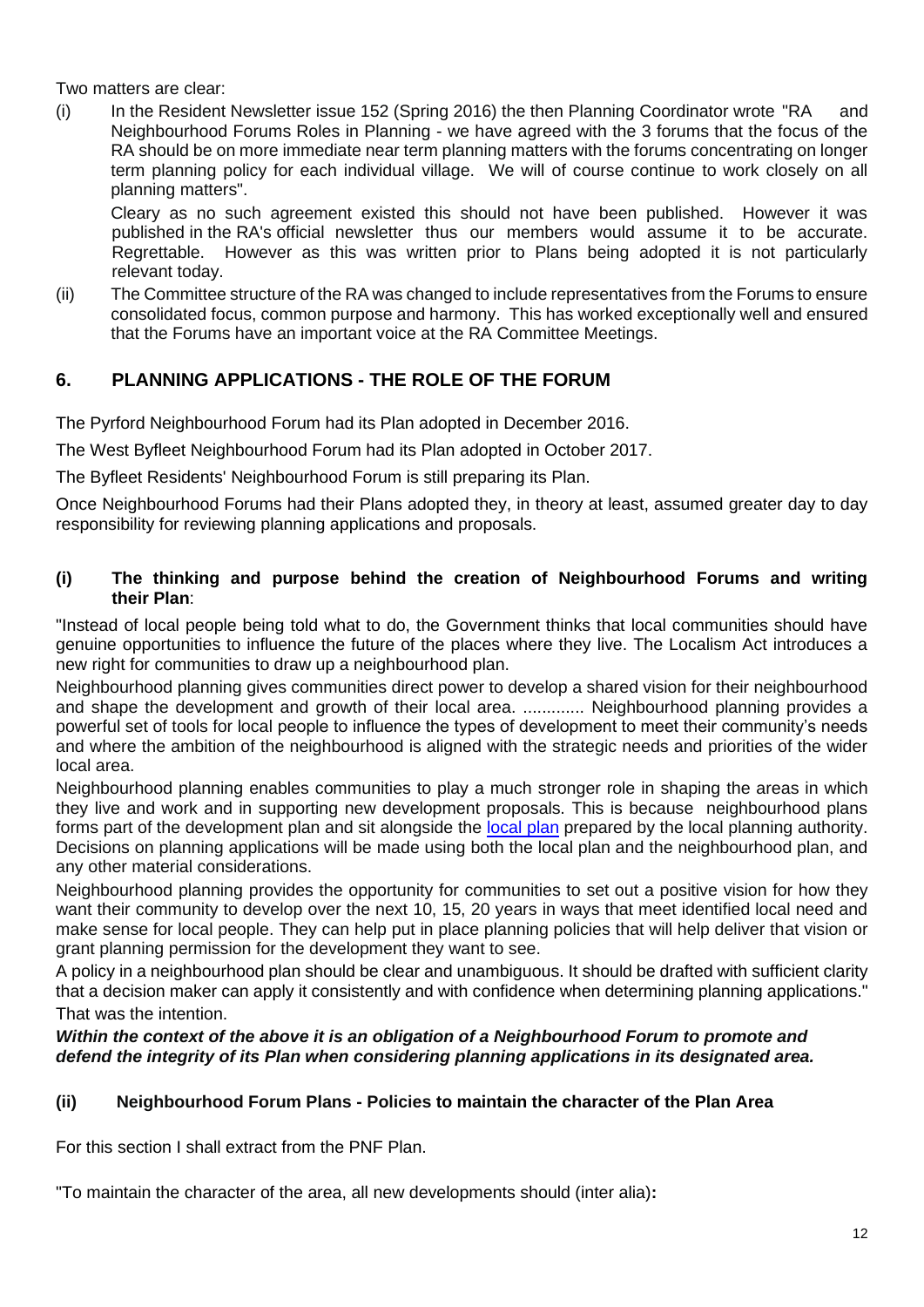- be designed to a high quality
- ensure that the specific context of the site and the wider character of the street scene are fully taken into account in relation to scale, appearance and materials
- seek to maintain reasonable residential privacy and the character of the area
- provide sufficient off-street parking but not at the expense of removing boundary treatment which is important to the character and appearance of the Area and not result in on-road parking to the detriment of highway safety or adverse impact on the character of the Area
- a subdivision of an existing property should preserve the external character of the building
- respect established building lines and arrangements of front gardens, walls, railings or hedges, where such features are important to the character and appearance of the area
- respect established plot widths within streets where development is proposed, particularly where they establish a rhythm to the architecture in a street
- respect the separation between buildings, and between buildings and the site boundaries, in relation to likely impact on the privacy and amenity of neighbouring properties
- respect local character and appearance, with particular regard to using landscape to ensure that developments blend into, and do not appear incongruous with, their surroundings."
- •

It would therefore appear appropriate that with any individual planning application the Pyrford Neighbourhood Forum (or other Forum with reference to the content of its Plan) should focus on the above and other policies and respond accordingly.

It is a responsibility of a Forum to use its best endeavours to ensure that the Policies enshrined within its Plan are, in the absence of material considerations dictating to the contrary, upheld.

# **7. CURRENT APPROACH OF THE RA**

Since March 2018 the approach of the RA has been as follows.

The Planning Co-coordinator presents his Planning Report (it previously having been circulated) at Committee Meetings.

- The Planning Report is discussed
- The relevant Village Representative will express their views
- Councillors where appropriate will advise
- Impacted neighbours may have written expressing concerns
- Most importantly the relevant Forum representative will advise on whether or not applications are in compliance with their Plan
- The Forum representative will indicate whether or nor the Forum intends to object and if so on what grounds
- A decision is then reached on whether or not the RA will object.

This common sense, collegiate and effective approach has worked well and has I believe served the Three Villages efficiently. It is clear and unambiguous.

Particular attention is paid to large developments (if residential over five houses), applications likely to be controversial, retrospective applications and those that might be considered as potentially creating an unwelcome precedent.

# **8. CONCLUSION**

So addressing paragraph 2 "ISSUE", it is not exactly the "West Lothian" question. The fundamental principle must be that the RA and the Forums do and are seen to work together.

Post the adoption of Neighbourhood Plans it is clear that Forums should assume certain of the Planning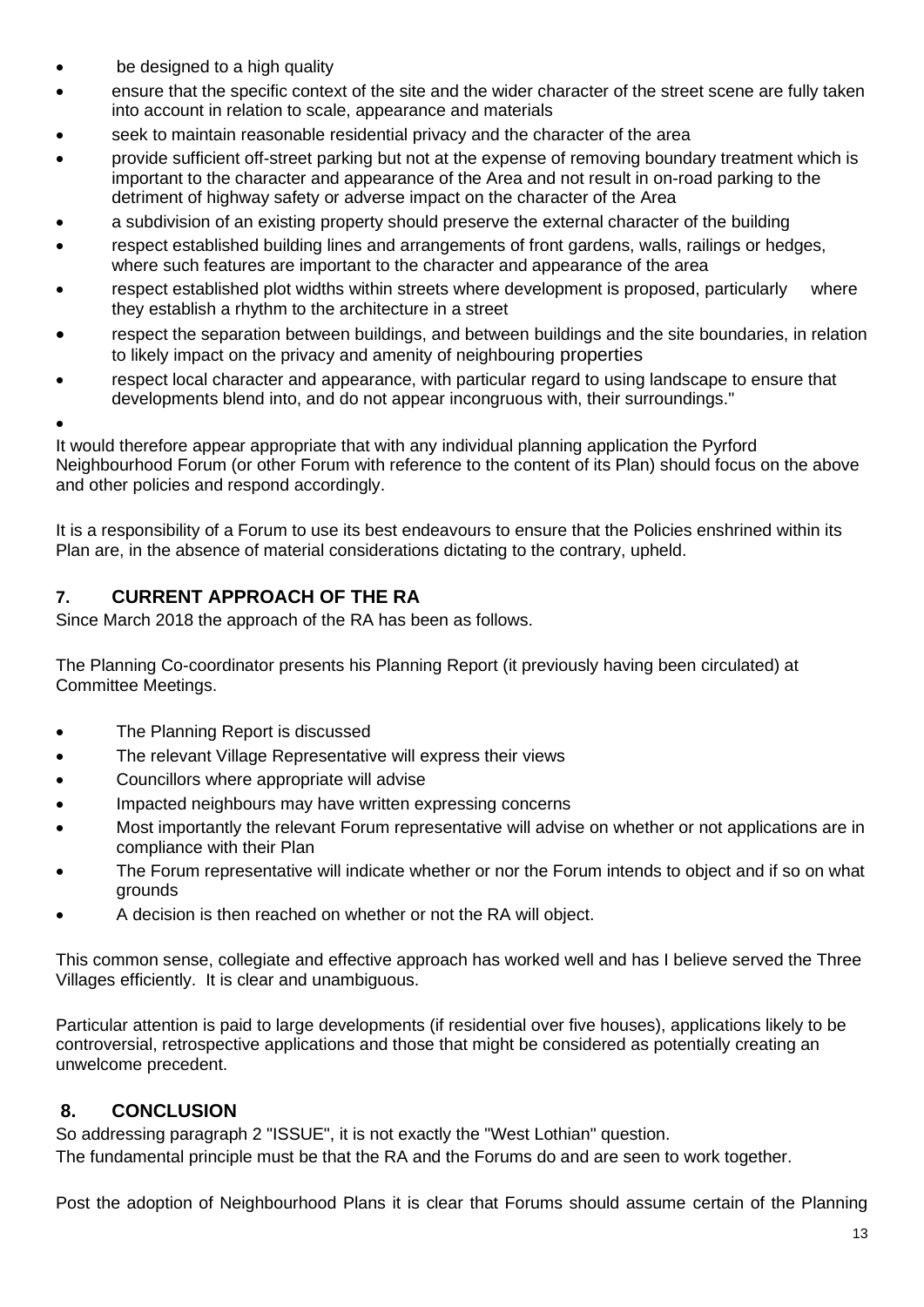responsibilities previously the sole domain of the RA.

# **FORUMS (PNF and WBNF)**

- > it is an obligation of a Neighbourhood Forum to promote and defend the integrity of its Plan when considering planning issues in its designated area.
- > It is a responsibility of a Forum to use its best endeavours to ensure that the Policies enshrined within its Plan are, in the absence of material considerations dictating to the contrary, upheld.

That should be a primary role of a Neighbourhood Forum. It is why they were created.

# **RA**

The RA will continue with its role as stated in paragraph 7 above. This may result in a degree of overlap but it is difficult to imagine how that would be an issue given the structure of the RA Committee and thus the involvement of the Forums.

The RA would anticipate supporting a Forum in defending its Plans.

The RA is of course conscious of its wider responsibility to the overall Community and it is possible that circumstances may result in the decision by one Forum being to the possible detriment of another Forum in which case the RA must decide on its position for the greater good of the overall Community.

In certain matters impacting on all three Forums it may be efficient and effective for the RA to coordinate a response.

### **BRNF**

Until such times as BRNF have their Plan adopted the RA will continue to lead on Planning Applications working alongside the Chair of BRNF and their Village Representative.

*REF/SJCD/Residents Association/Forum relationship/Planning/September 2020.*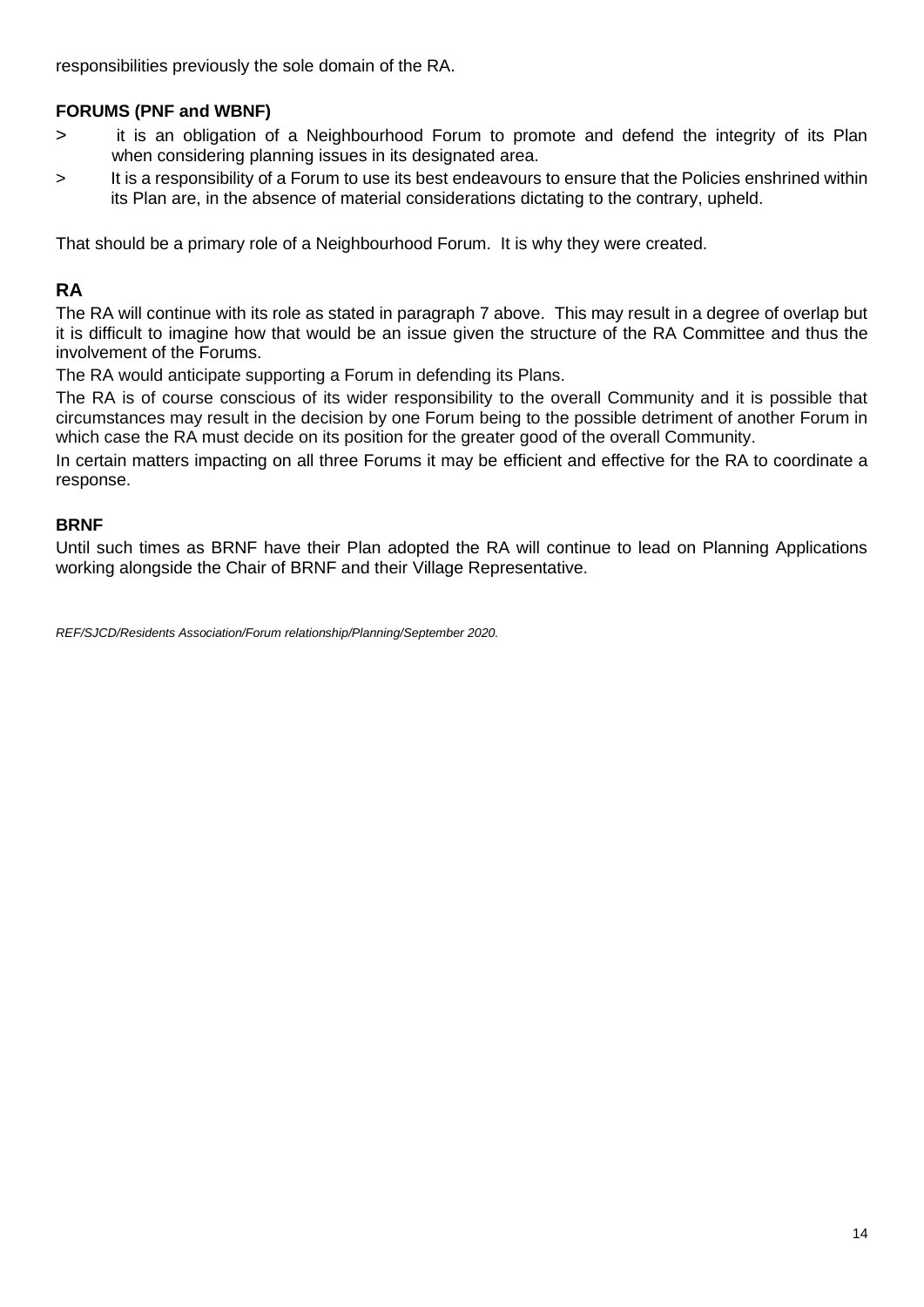## **Village Representative Report West Byfleet For Committee and Street Reps**

## **Admin**

Not too much to report this month as still shielding.

Membership subs continue to come in via direct bank transfers. The Treasurer and Membership Secretary will provide details.

We still need to identify street reps for the top of Coldharbour Road, Claremont Road, Rivey Close and Madeira Road and related side roads.

We also need better street rep coverage for blocks of apartments such as Globe, Magna, Wentworth, Tattenhall and Rosemount. With the massive increase in apartment accommodation in West Byfleet now and in the future, it is important we increase and improve our representation of members from this type of property. Any potential volunteer contact addresses would be welcome.

## **Local issues**

Work with WB Neighbourhood Forum (WBNF) continues to be excellent and although many issues are necessarily parked at the moment. Much of the following also heavily involves WBNF.

Sheer House. A WB Village Centre Liaison Group has been created; further details are given elsewhere in the WBNF report.

Broadoaks development is continuing and work on road widening and the shared cycle/pedestrian path has been completed, we are still pursuing the idea of making the Rec entrance and the "Richard Wilson" shared path across the Rec more convenient to the controlled crossing to prevent unnecessary congestion.

A245. The remainder of the path stretching between Byfleet and West Byfleet is still not approved despite the commitment dating from 2006 (see [https://mycouncil.surreycc.gov.uk/Data/Woking Local](https://mycouncil.surreycc.gov.uk/Data/Woking%20Local%20Committee/20061102/Agenda/Item%2010%20-Broadoaks%20development.pdf)  [Committee/20061102/Agenda/Item 10 -Broadoaks development.pdf\)](https://mycouncil.surreycc.gov.uk/Data/Woking%20Local%20Committee/20061102/Agenda/Item%2010%20-Broadoaks%20development.pdf). We have raised an online petition (12<sup>th</sup> June) and it went public on 25<sup>th</sup> June . At the time of writing it has attracted 230 signatures. This is being supported by WBNF, Byfleet Forum and Amanda Boote. The petition will cause the matter to be reviewed explicitly by the Woking Borough Council and Surrey County Council Joint Committee at the next meeting on 11<sup>th</sup> November.

The WB Infant and Junior Schools have reopened with lots of COVID precautions. Parents are collecting Junior children from the School Gate in the Rec which prevents unnecessary crowding but it does throw up the need for a reasonable path to access the road. This would fit in with the proposed perimeter path and landscaping on the Local Community Infrastructure 123 list with WBNF.

# **More Widely**

The Government has voted extra funds to support active travel schemes (walking, cycling etc) during the pandemic, SCC had asked County Councillors to respond and a claim of £1.7m has been made by SCC to HM Gov. The initial suggestion re closure of Camphill Road tunnel to motor vehicles has been withdrawn after pressure from the local population. We are awaiting to see if more constructive projects have been agreed. We are still waiting to hear the outcome. No doubt Amanda will report further. The Active Travel Vision statement has been agreed and published on our website.

# **The WB Community Gardening Group**

Louisa reports as follows: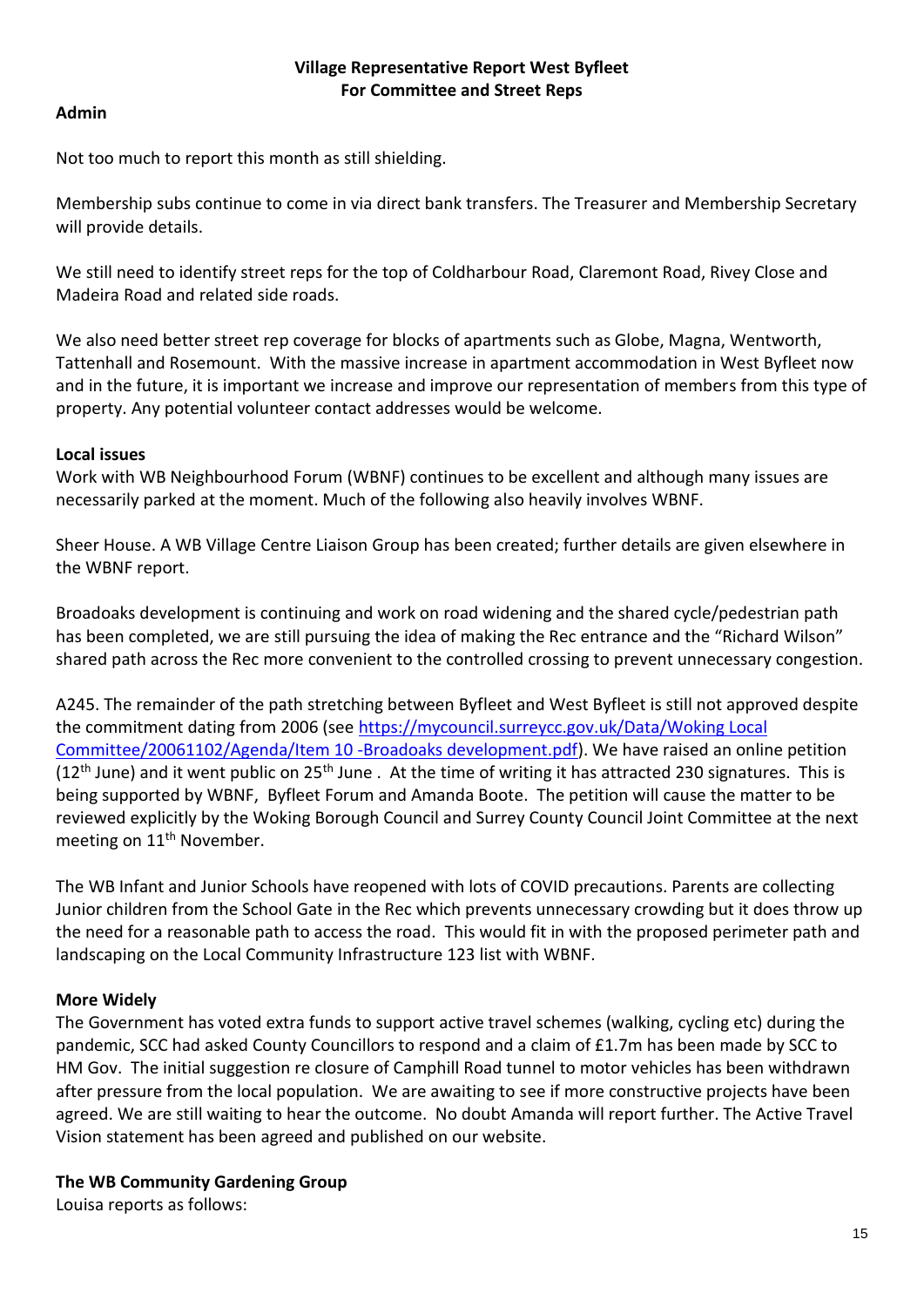Our plans are; planting at the station - guerilla gardening and seed bombing! Drop seeds not bombs!

Maintaining Birch Green. Weeding around the hedge saplings. Planting saplings. This is something anyone is welcome to do, anytime. We have saplings ready to plant so just contact if they want to get hold of some and we have an idea and permission already of where to plant them.

Just bring own tools and do it independently.

Also a call for people to water the hedge saplings and the saplings in the middle of Birch Green - look out for the West Byfleet Community Gardening wooden placards if you're unsure of where the saplings are.

Any small group events will comply with Covid Guidelines and social distancing. We are an outdoor group exercising together for our mental health and wellbeing.

Event dates are soon to be added to our Facebook page: just search West Byfleet Community Gardening Group and request to be a member. Meet like minded people who want to make West Byfleet more friendly for people and pollinators!

If people want to contact the group directly email Loubergman@hotmail.com

# **Other**

The following open issues are recorded here for continuity but have had no little apparent movement since last report.

- 1 Woking BC outline planning proposals for districts (SADPD)
- 2 WBC Cycling and Walking Strategy, this was published quietly in March. It is a poor document no reference to the east of the borough except for WB Station being one end of a safe cycling route for Sheerwater (the other end being Woking Town Centre) Active Travel strategy will be discussed at the next Joint Committee meeting of SCC and WBC on November 11<sup>th</sup>.
- 3 WBNF Community Infrastructure Levy (see WBNF report)
- 4 The West Byfleet Community Festival (West Byfleet Live) (although a date for 2021 has now been published)
- 5 Youth project
- 6 Highways England Walking and Cycling strategy for areas impacted by the M25 J10 proposals.
- 7 Highways England J10 proposals impact on Painshill junction from traffic congestion and non-motorised user perspectives.
- 8 The traffic pollution monitoring from the Parvis Road positioning of detectors at relevant places is still outstanding.
- 9 Camphill Tip uses (Council and BUC elements). Mary Bridgeman raised this at the Climate Change committee of WBC, It gained some support and Deputy Chief Exec Spinks will investigate further and report back. We are waiting to hear.

# **Businesses:**

Note Sheer House report above.

It seems The Pantry, London House Restaurant and Camouflage Wine bar (all the same owners) are all up for sale. Properties are coming to market and property sales continue at pace. Far more activity in West Byfleet particular the Coffee bars and cafes. Thanks to Gary Elson Chair WBBA for their contribution.

We also continue to be grateful for the engagement and support from our local councillors.

Keith Creswell 14/09/2020